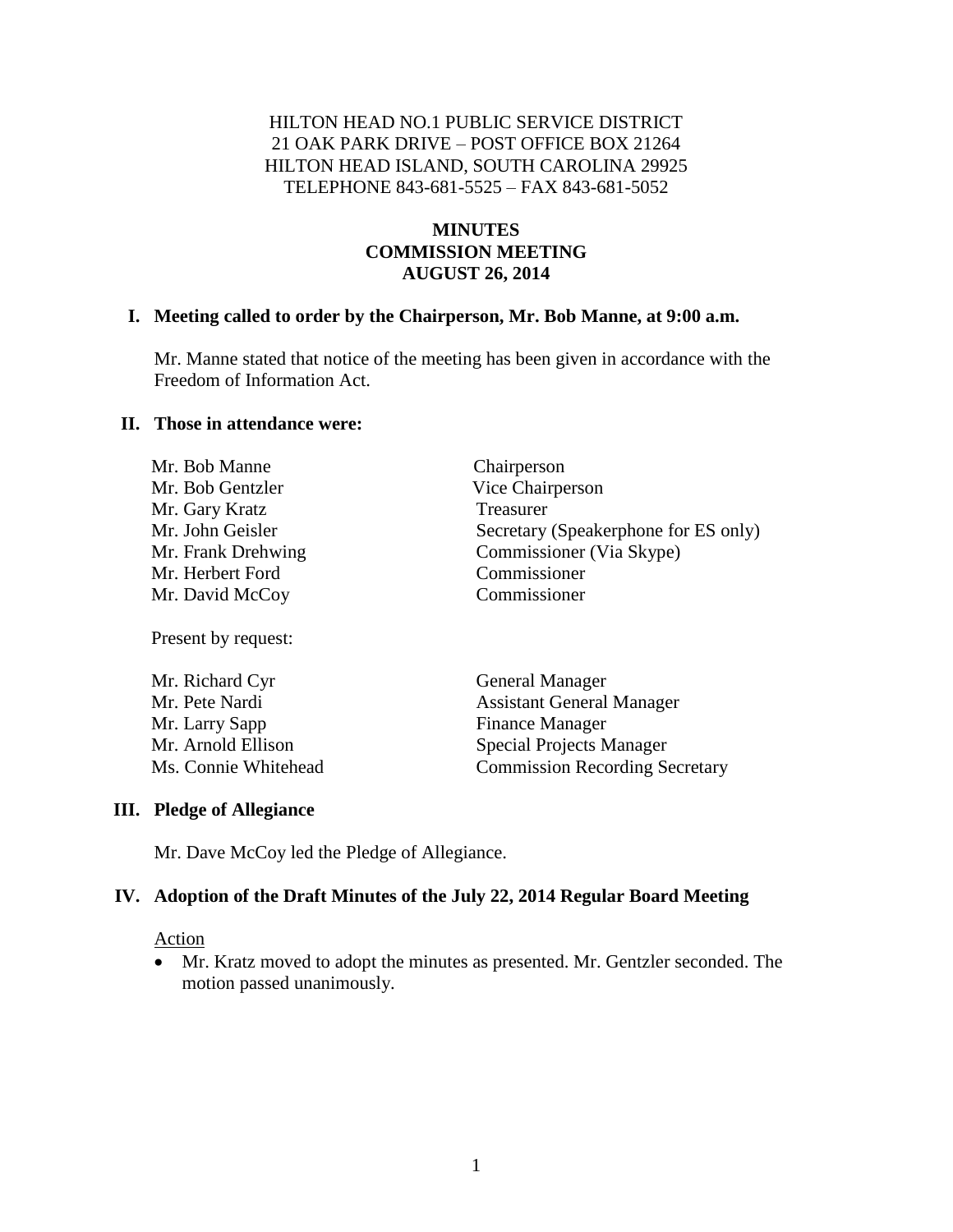## **V. Public Comment on Non-Agenda Items**

None

# **VI. SRF Go Bond Supplemental Resolution**

Key Discussion Points

- During the September 2013 Board meeting, the Commission approved the SRF GO Bond resolution authorizing the District to apply to the Drinking Water State Revolving Fund for a loan to defray the cost of (1) Expanding the Reverse Osmosis Plant; (2) Upgrading Existing Middle Floridan Aquifer Wells; (3) Constructing a New Water Booster Station; (4) Relocating a Water Transmission Main; and (5) Other Improvements Associated Therewith.
- Staff has completed all of the application processes and is currently working with the project engineers to complete the loan approval process.
- Following the final checklist review, SC DHEC approached staff requesting a supplemental resolution to a resolution the Commission adopted related to the contract award and loan amount. To meet the request, staff worked with bond counsel to complete a supplemental resolution: (1) authorizing the loan amount not to exceed \$3,750,000; (2) naming Rowe Drilling to be the contractor to complete the well upgrade; and (3) naming JS Construction to be the contractor to construct the booster station.
- Staff recommends adoption of the supplemental resolution.

Action

- Mr. McCoy moved to adopt the resolution as presented. Mr. Ford seconded. The motion passed unanimously.
- Mr. Manne moved to deputize Mr. Kratz to sign the resolution in Mr. Geisler's absence. Mr. McCoy seconded. The motion passed unanimously.

# **VII. FY'14 Year-to-Date Financial Report**

Key Discussion Points

- Operating Revenues: Actual of \$11,729,888 vs. FY'14 Budget of \$12,061,000 represents a variance of \$331,212 or 2.7% less than budget.
- Total Departmental Expenses (excludes depreciation): Total departmental expenses are \$630,146 or 6.5% under budget.
- Total Non-Operating Revenues: Actual of \$2,775,736 vs. FY'14 Budget of \$2,931,900 represents a variance of \$156,164 or 5.3% below budget.
- Total Non-Operating Expenses: Actual of \$1,923,808 vs. FY'14 Budget of \$2,072,270 represents a variance of \$148,462 or 7.2% below budget. This variance is mainly due to lower than budgeted bond issuance costs. Bond issuance costs that were being amortized over the life of the bonds were written off with the implementation of GASB 65 which required bond issuance costs to be expensed.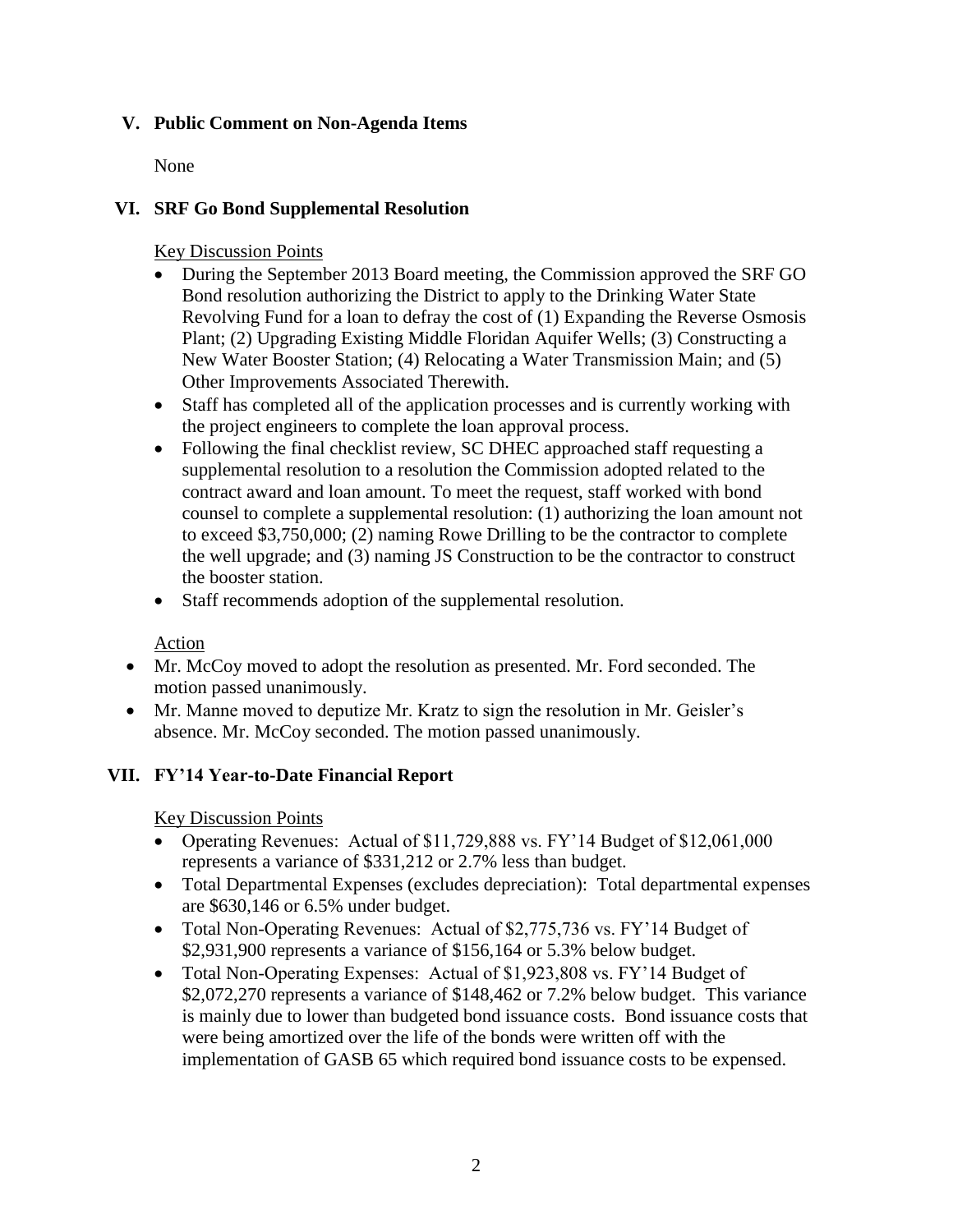- Capital Contributions: Actual Capacity Fees of \$477,178 vs. FY'14 Budget of \$310,000 represents a variance of \$167,178 above budget. Developer contributions of systems total \$1,184,597 and are a non-budgeted item. Assessments total \$243,609 and are also a non-budgeted item.
- Bond Disclosure: The debt service calculation is in compliance with necessary requirements and is equal to 145% as of June 30, 2014.
- Unrestricted cash available for operations decreased from \$2,164,116 as of June 30, 2013 to \$2,112,446 as of June 30, 2014, a decrease of \$51,967.
- Restricted cash in banks has increased from \$2,248,262 in June 2013 to \$2,779,248, an increase of \$530,986. This change relates to increased revenue debt service associated the Series 2012A revenue bonds.
- Restricted cash held by Beaufort County has decreased from \$636,757 in June 2013 to \$598,012, a decrease of \$38,745.
- As of June 30, 2014, the District's financial condition is stable.

# **VIII. Customer Survey Results**

### Key Discussion Points

- Mr. Nardi presented the results of the 2014 Customer Satisfaction Survey.
- Of the approximately 200 customers who responded, 98% rate the PSD as good or excellent. 87% rate the quality of the PSD's tap water as good or excellent. 89% feel the rates are reasonable.

## **IX. Commissioner & Committee Reports**

## **A. Finance Committee**

## Key Discussion Points

- The Committee met on August 7 to discuss the Municipal Advisor (MA) Rule, the potential refunding of the Series 2014 Bonds, the millage rate, the pay-off of the front-foot assessment revenue bond, year-to-date financial report, and other financial matters.
- Previously, Lyman Wray of Stephens, Inc. was able to act as the District's financial advisor and underwriter. The MA Rule limits the ability of underwriters to provide advice to issuers. The board can choose to adopt an underwriter's exemption clause which would allow the PSD to continue to receive advice from Stephen's Inc.
- The Committee authorized staff to move forward with the refinancing of the Series 2006 Bond.
- The potential refunding of the Series 2014 Bonds would lower debt service by \$1.2 million and yield \$134,198 annually.
- Staff anticipates a millage rate hearing to be scheduled during the September board meeting
- The pay-off of the Front Foot Assessment Revenue Bond reduced the PSD's long-term debt by \$200,157.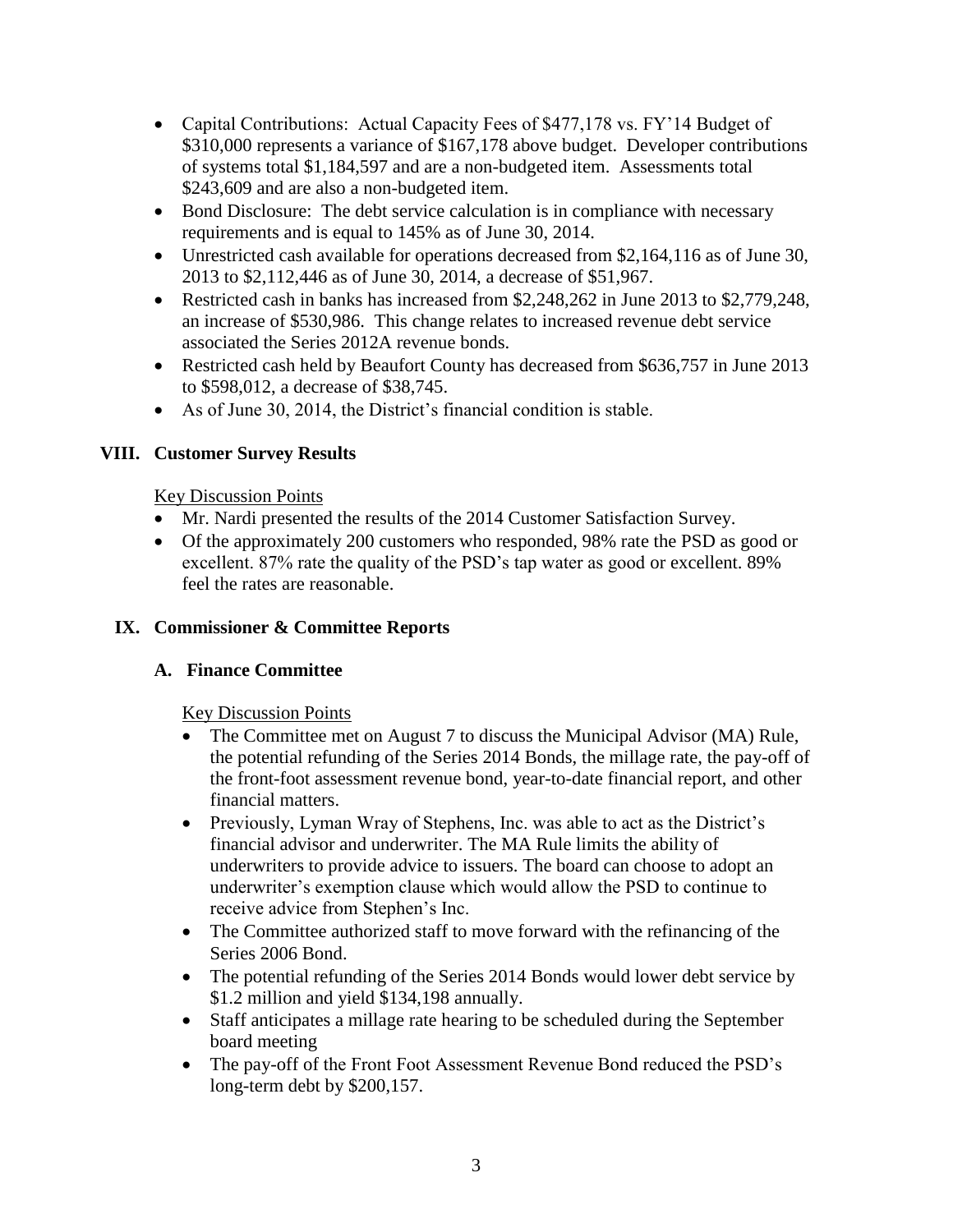- The auditors of Robinson Grant will begin the internal controls audit on Monday, Aug. 11.
- Mr. Geisler will not be present for the Aug. board meeting.

# **B. Planning and Operations Committee**

Key Discussion Points

- The Committee met on Aug. 25 to discuss the Annual Strategic Planning Session November, RO Expansion & Windmill Harbour Booster Station, and Town Projects, Bluffton Fly-over, AMI Project, Remote Commissioner Participation and Voting.
- The strategic planning session will be held as a November workshop. Review of the Effective Utility Management Program is a proposed as a new agenda item.
- Town staff and representatives from other PSDs will be invited. Mr. Nardi will facilitate the session.
- The RO plant expansion and well upgrades are anticipated to be complete by the end of December 2014.
- The Sewer Master Plan is anticipated to be complete by the end of 2014. The PSD will then identify sewer projects for Town CIP funding in FY'16.
- The Bluffton Fly-over water main relocation is complete and the new line is in operation.
- The AMI project is on track for completion within the next 12 months.
- The Committee asked staff in July to research the ability of staff to vote by electronic means. State law permits the achievement of a quorum by electronic means, and thereby allows voting by electronic means. The current By-laws are silent on the issue of electronic voting. The Committee plans to review the subject with the full Commission at the August meeting and consider a By-law amendment to allow voting by electronic means. Staff recommends maintaining the requirement to have four physically present for a quorum.

# **C. Long Range Water Supply Planning Committee**

Key Discussion Points

• The Committee has not met since the last meeting and has no formal report at this time.

# **D. Community Relations and Personnel Committee**

## Key Discussion Points

- The Committee met recently to finalize the General Manager contract.
- The Committee anticipates a vote on the Personnel Policy Manual to take place in September.